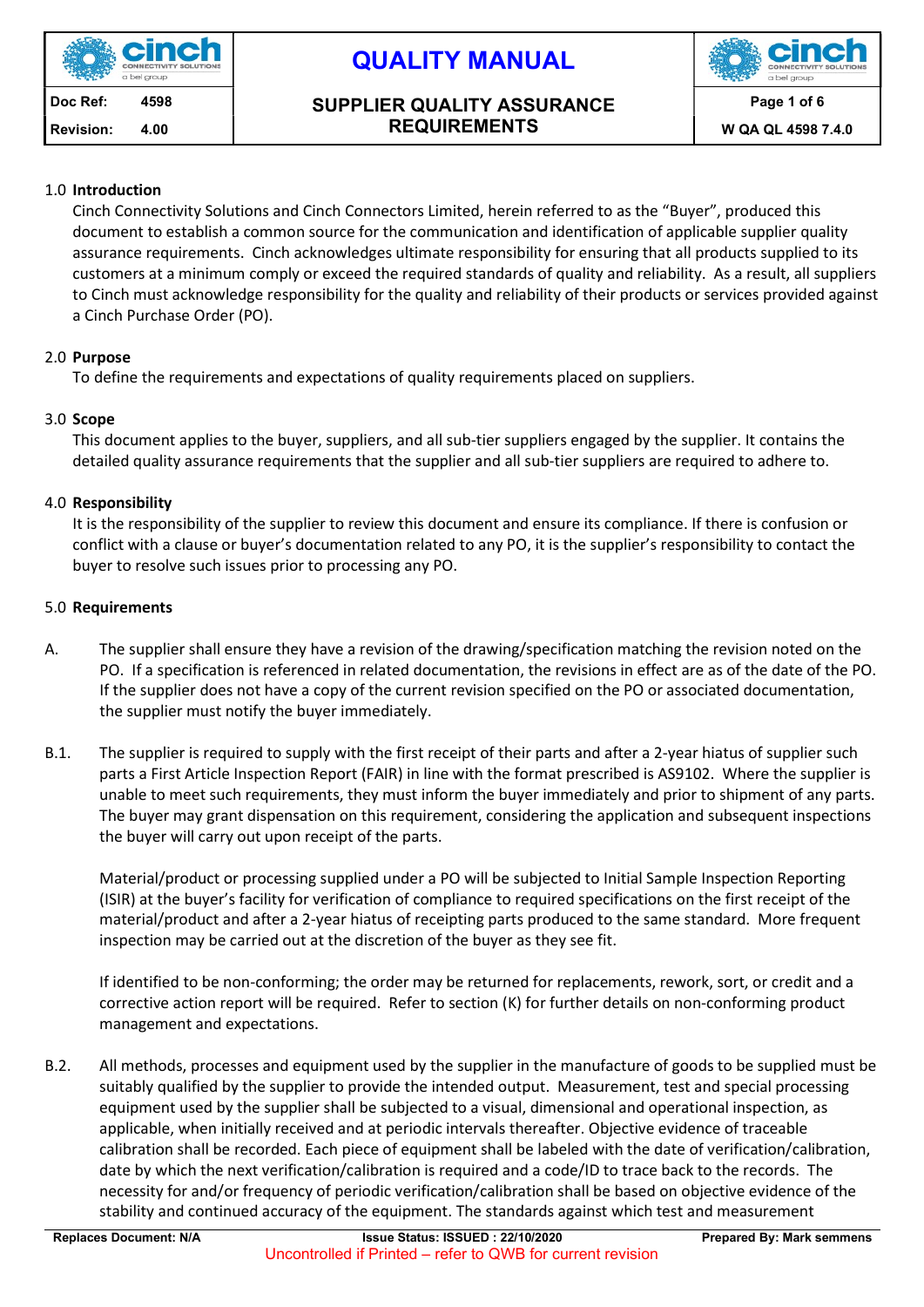

#### Doc Ref: 4598 | SUPPLIER QUALITY ASSURANCE REQUIREMENTS Revision: 4.00 NEQUIREMENTS November 2.4.0 W QA QL 4598 7.4.0



equipment is checked shall be traceable to national, international or intrinsic standards and shall be of sufficient accuracy to verify conformance to the equipment manufacturer(s) tolerance.

B.3. The supplier is expected to have sufficiently documented processes and procedures to produce, inspect and/or test the items on the PO prior to release for shipping to the buyer. Such documentation shall be made available for the buyer review upon request.

The supplier's quality control system shall provide early detection of conditions in manufacture that could lead to a reduction in the level of product quality, such systems should result in the implementation of immediate actions to overcome such issues.

- B.4. The supplies furnished under the PO shall have a means of traceability of the production lot to raw materials used, associated processes and all related records. A production lot shall be defined as parts produced by the same manufacturer, utilising the same equipment, and during the same timeframe to the same specification requirements. Raw material CofC, CofA and any records related to supplies furnished under the PO shall be provided upon buyer request.
- C. The supplier must ensure all employees doing work under its control that affects the performance and quality of the products/service and, the effectiveness of the quality management system; are competent on the basis of appropriately assessed and documented education, training, or experience.
- D. Should the supplier have any questions or issues during the fulfilment of the PO, it is the supplier responsibility to engaged the buyer at the earliest possible opportunity to discuss such issues, in order to not delay the fulfilment of the PO.
- E. The Cinch Supplier Risk Matrix is designed to provide a consistent method of rating suppliers and help Cinch understand supplier performance in the areas of Quality and Delivery. The system provides Cinch with a basis from which to drive improvements in supplier performance and assist with making purchasing decisions.

Repeat unsatisfactory supplier performances may result in a request for formal corrective action. Suppliers may request information of their performance from the buyer. Cinch expects that all suppliers will work toward a rating of 100% in both Quality and Delivery, however, the following are the minimal acceptable performance ratings: Quality: ≤ 2,500 PPM Delivery: ≥ 95% OTIF Delivery

F. In certain circumstances the buyer may request to be present at the supplier's site during FAIR activities. This will be agreed with and communicated to the supplier at the time the PO is placed.

The buyer reserves the right to conduct surveillance activities at any time during normal working hours to evaluate the supplier's capability to comply with the requirements associated with the PO and other applicable specification. Such activity, including inspection and test at either facility, shall not relieve the supplier of the responsibility to comply with all the specified requirements.

G. The supplier shall not deviate from the drawing, design or specifications as detailed on the PO. The supplier must notify the buyer of any proposed changes in design, materials, fabrication methods or processes and changes that could affect fit, form and functionality. Buyer approval of such a change must be granted prior to the fulfilling the PO by either an approved deviation/concession or engineering change note in advance of shipment. The buyer reserves the right to decline deviation/concession requests. A buyer approved deviation/concession form must accompany all associated shipments and all shipments shall be marked for easy identification and segregation upon arrival at the buyer's facility.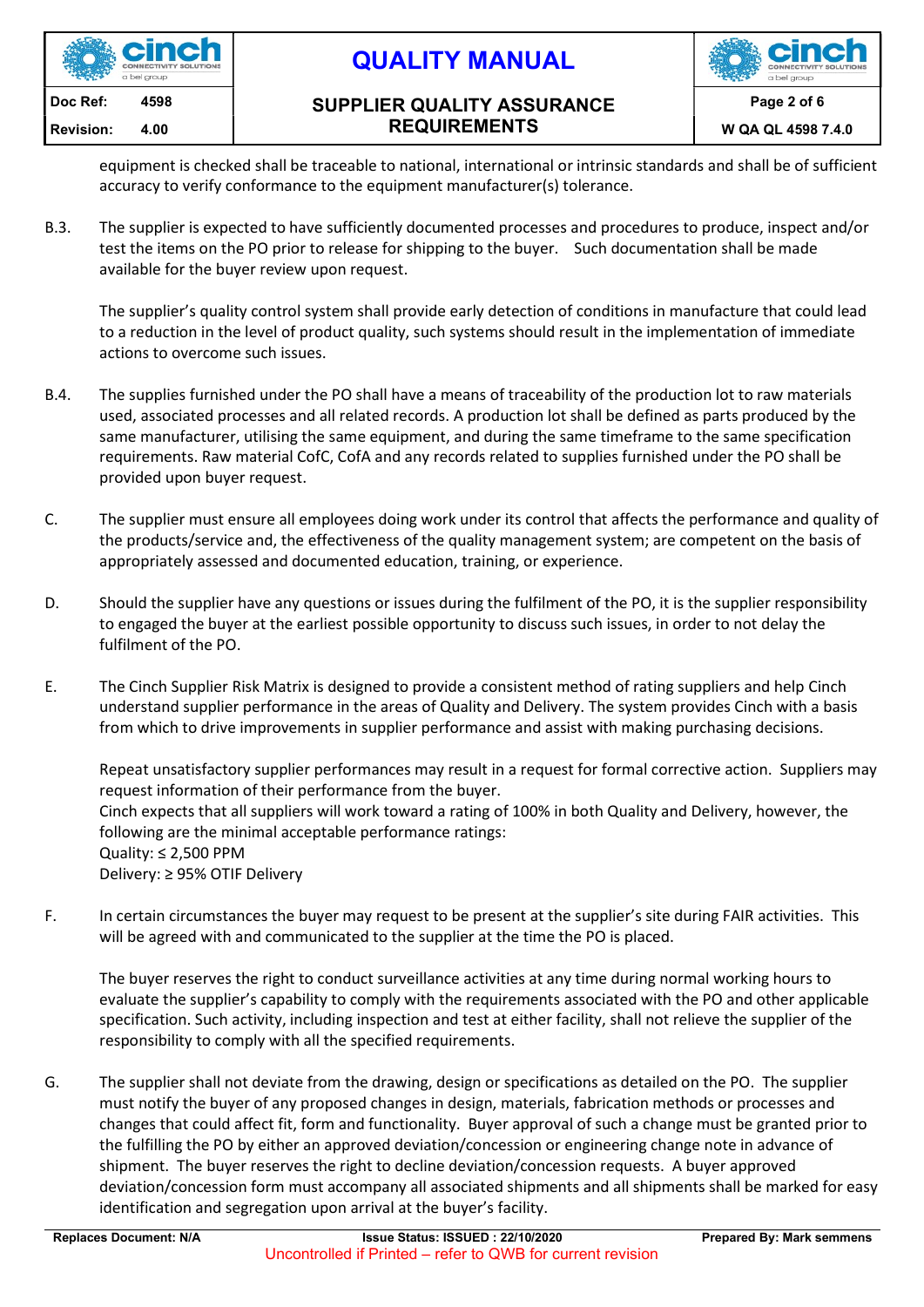

#### Doc Ref: 4598 | SUPPLIER QUALITY ASSURANCE REQUIREMENTS Revision: 4.00 NEQUIREMENTS Note of the AL 4598 7.4.0



- H. The buyer will communicate special requirements, critical items or key characteristics via the drawing, design, or specification in the first instance. Other requirements that the supplier must comply to may also be noted on the PO.
- I. Supplier shall maintain test, inspection, and verification system to assure compliance of products supplied to all applicable specifications and requirements, including the verification of their production process
- J. The suppliers is required to use statistical techniques when assessing the suitability of its products. The buyer, upon receipt of the products will using sampling plans based on lot size, level of inspection required and associated Acceptable Quality Limits in line with the relevant international standard in order to assess the acceptance or rejection of all product lots received. Should the samples taken show non-conformance of the products received, the whole batch will be rejected back to the supplier. In some cases, as agreed by the buyers Quality Manager, products received may be 100% inspected and only non-conforming parts rejected.

### K. Supplier Quality Requirements

The supplier must also conform to the following requirements when accepting a PO from the buyer.

#### Quality Management System

 Maintain a Quality Management System that is compliant to AS9100 or ISO9001. Where the supplier does not maintain such certification an assessment of the supplier's suitability must be performed by the buyer prior to orders being place and approval sough from the quality manager to proceed.

#### Use of Suppliers

Only use approved external providers or those designated specifically by the customer.

## Control of Non-Conforming Products

The supplier's system for non-conforming material control shall ensure the identification and containment of the material. The supplier shall provide notification of a non-conformance to the buyer. The supplier must obtain approval via a deviation/concession request prior to non-conforming material being shipped. The buyer reserves the right to decline deviation/concession requests. A buyer approved deviation/concession form must accompany all associated shipments and all shipments shall be marked for easy identification and segregation upon arrival at the buyer's facility.

If non-conforming product is identified by the buyer; the order may be returned for replacements, rework, sort, or credit and a corrective action report will be required. If the buyer determines the nonconforming product is needed and return to supplier is not an adequate option, the disposition may be to rework (or sort, etc.) all or part of the shipment at the buyer's facility – in this case, the buyer reserves the right to charge the supplier for expenses incurred in the process of resolving the nonconformance.

The supplier is required to respond to a buyer's request for root cause and corrective action using the Supplier Correct Action Report (SCAR) raised by the buyer. Upon notification of a non-conformance, the supplier shall conduct containment action immediately and complete a root cause analysis and proposed/implemented corrective action within ten (14) working days or within the due date if the SCAR has one assigned. The response can be in the form provided by the buyer or a format chosen by the supplier so long as it includes all the essential details. Failure to provide an adequate response within the time frame requested could affect future procurement and/or status as an approved supplier.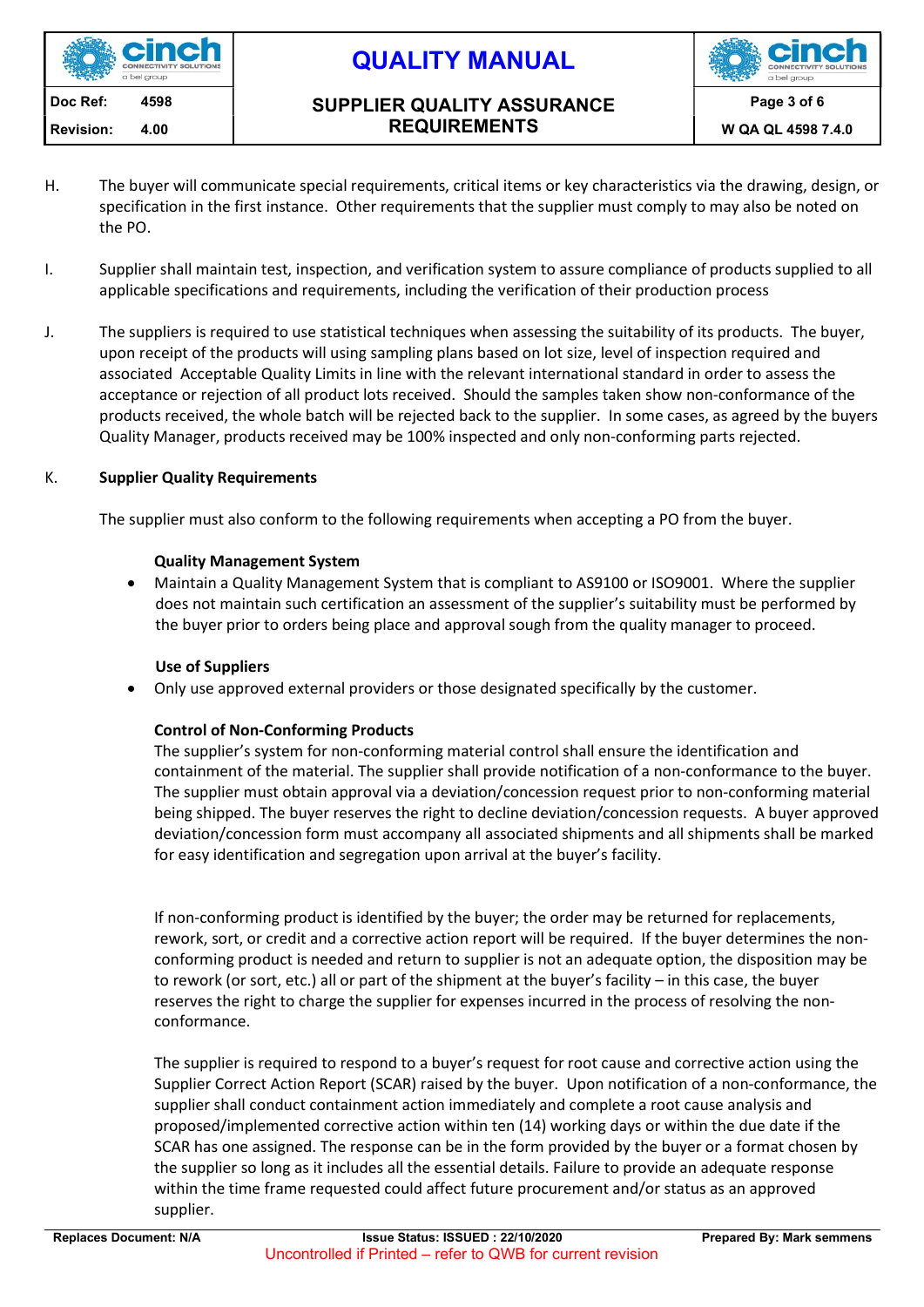

#### Doc Ref: 4598 | SUPPLIER QUALITY ASSURANCE REQUIREMENTS Revision: 4.00 NEQUIREMENTS November 2.4.0 W QA QL 4598 7.4.0



### Notification of Changes

• The supplier shall notify the buyer in writing of changes to products, processes or services, including changes of their external providers or manufacturing location and obtain the buyers approval prior to Purchase Order acknowledgment to the buyer.

#### Source Change

 For any parts, components or material that requires Source Change by the supplier, the supplier must inform the buyer in writing, 3 months prior to the change. Only after approval by the buyer can the Source change be implemented. Once implemented the supplier will follow the requirements of section B for the submission of a First Article report.

#### **Obsolescence**

 For any parts, components or material that becomes obsolete, or is declared obsolete by the supplier, the supplier must inform the buyer in writing, 6 months prior to the discontinuation. Where possible, the supplier must offer the opportunity for 'Last Time Buy' (LTB).

#### Counterfeit Parts

 Supplier shall ensure that material/components used to produce the deliverable items have been procured directly from an Original Equipment Manufacturer (OEM) or a first-tier OEM authorised distributor. If the supplier cannot procure the part directly from an OEM or a first-tier OEM authorised distributor, buyer approval is required. The supplier shall maintain a method of traceability that ensures tracking of the supply chain back to the OEM and shall provide records of this traceability upon buyer request.

#### Flow Down of Applicable Requirements

 The supplier shall assure all relevant PO requirements are flowed down to their sub-tier suppliers. The sub-tier suppliers are responsible for compliance with the same specified requirements on the buyer's PO.

#### Test Specimen

 At the request of the buyer the supplier shall provide a test specimen for design approve, inspection/verification, investigation or auditing purposed.

#### Record Retention

 All records related to satisfying a PO shall be maintained by the supplier for a minimum of 10 years following receipt of payment. The records shall be adequate to ascertain the quality level and the effective operation of the control systems necessary throughout the manufacturing process. The records shall provide process and raw material traceability. Records shall be provided upon request. The supplier must obtain approval from the buyer prior to disposal of any records.

#### Foreign Object Debris (FOD)

 The supplier shall have production processes appropriate for the prevention, detection, and removal of all FOD for items supplied on the PO. The items shipped shall be clean and free from FOD and not contaminated with FOD or residue from processing, packaging material and containers used. FOD contamination can be cause for rejection of items supplied.

#### L. Access

The supplier shall allow the buyer, the buyer's customers and regulatory authority representatives, right of access to all applicable areas of facilities, quality management system documentation and all applicable records at any time requested.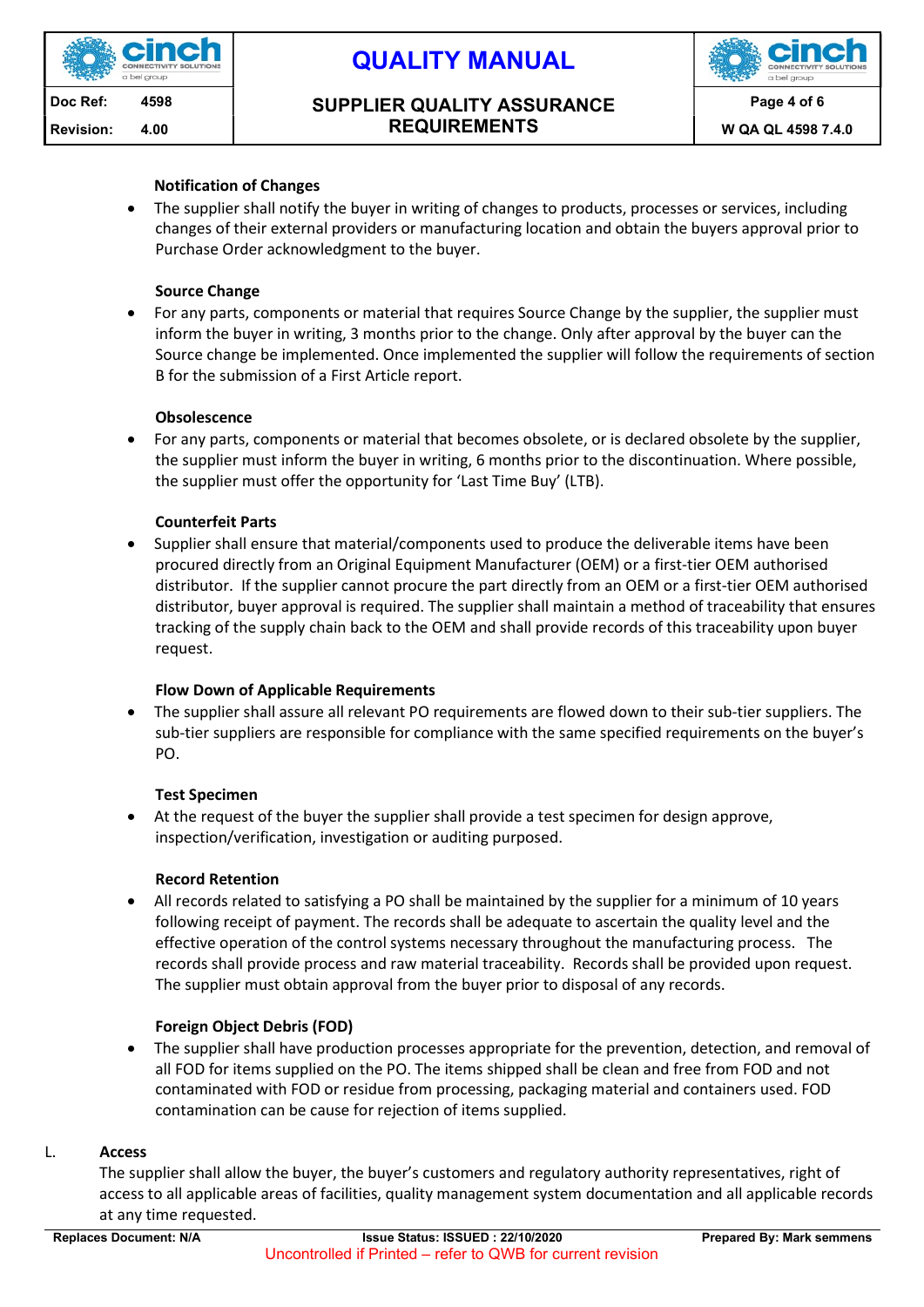

#### Doc Ref: 4598 | SUPPLIER QUALITY ASSURANCE REQUIREMENTS Revision: 4.00 NEQUIREMENTS November 2.4.0 W QA QL 4598 7.4.0



The buyer reserves the right to conduct surveillance activities at any time during normal working hours to evaluate the supplier's capability to comply with the requirements associated with the PO and other applicable specifications. Such activity, including inspection and test at either facility, shall not relieve the supplier of the responsibility to comply with all the specified requirements.

## M. Awareness and Supplier Behavior

Cinch Connectivity Solutions and Cinch Connectors Limited are committed to providing conforming products to its customers and suppliers products play an integral part to this success. Suppliers therefore must understand and ensure persons within their organisation understand their contributions to overall product safety and conformity.

The supplier shall not act in any unethical manner during operations of its business activities and must make persons within their organisation aware of the importance of ethical behavior. The supplier must ensure that it complies with all applicable statutes, rules, regulations and orders, including those pertaining to labour, wages, hours and other conditions of hiring and employment.

## N. Certificate of Conformance (CofC)

The supplier shall include with each shipment a CofC. The CofC shall contain a statement certifying to the effect that items supplied on the relevant PO comply with applicable requirements of the PO, drawings, and specifications.

The CofC shall include the following:

- Supplier's full name and address
- Buyer's name
- PO number
- Buyer's part number and revision (as applicable)
- Date code and/or serial numbers (if applicable)
- Industry standard and specification the product was made/processed to (if applicable)
- Quantity shipped
- Date of manufacture (if shelf life applicable)
- Lot/Batch/Order/Heat Number allowing traceability to CofA (if applicable)
- Include sub-tier supplier's CofC for sub-tier supplier services (if applicable)
- Statement of conformance
- Authorised signature

# O. Shelf Life

The date of manufacture of material that has a shelf life shall be specified of the packing slip or CofC. The date of manufacture and expiration date shall be stamped on each item. If the size or form of items prohibits marking, the smallest unit containers shall be so identified. Do not ship items with less than 75% of the useful shelf life as determined by the manufacturer.

# P. Temperature Sensitive Material

The supplier shall identify each shipment of temperature sensitive material with the manufacture date, shelf life, storage temperature and special handling conditions.

# Q. Packaging and Shipping

Unless otherwise specified, packaging and packing of deliverable items shall be such to maintain the quality of the items in transit. Items are to be wrapped, cushioned, or compartmentalized as appropriate to avoid damage and deterioration during handling and shipping. Physical, mechanical, or damaged finishes can be cause for